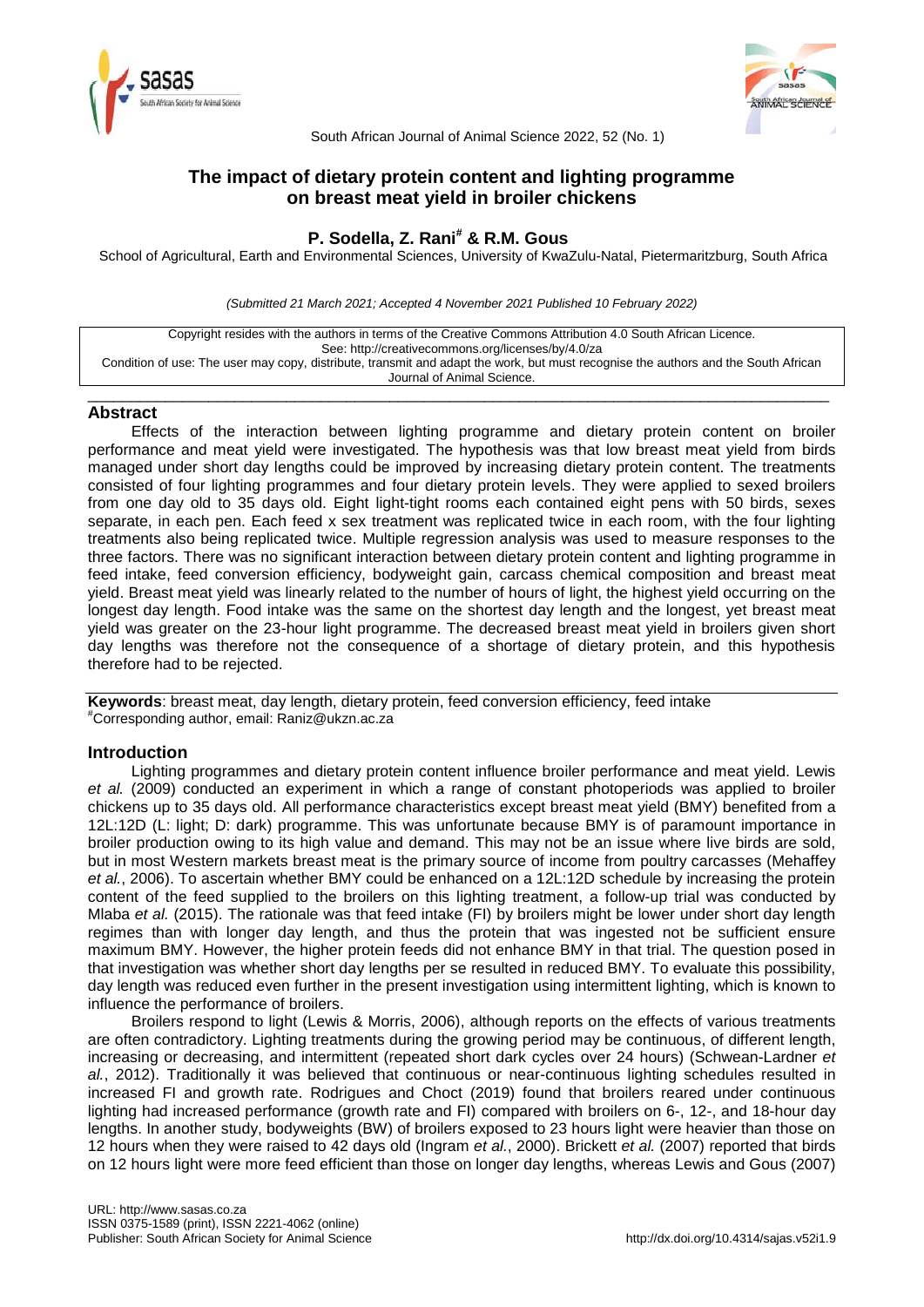found that broilers on eight hours light were more feed efficient than those on 16 hours. In an experiment by Classen (2004), short day lengths resulted in lower BW. The assumption was that darkness reduced the available feeding time. However, Lewis and Gous (2007) showed that BW was unaffected by day lengths greater than six hours. Feed intake was reduced when broilers were maintained on photoperiods less than12 hours, but at 35 days their BW was superior to those reared on day lengths greater than 16 hours. Broilers consumed feed during dark periods as long as these were longer than 8 hours and less than 18 hours (Lewis *et al.*, 2009). The proportion of feed consumed during the dark period increased with time of exposure to darkness (Classen, 2004; Lewis & Gous, 2007; Schwean-Lardner, 2011). These studies showed that BW and FI depended on photoperiod.

The current study was designed to determine whether BMY in broilers reared from one day to 35 days old was related to photoperiod and whether a higher protein feed would increase it to a greater extent on short photoperiods than on those more than 12 hours.

### **Materials and Methods**

Use of animals and approval for all experimental protocols was granted by the University of KwaZulu-Natal Animal Care Committee (reference AREC/061/018M). The trial was conducted at Ukulinga Research Farm, Pietermaritzburg. A total of 3200 one-day-old Ross broiler chicks were reared in 8 light-tight rooms, each room being populated with a total of 400 broilers, 50 chicks being placed in each of the 8 pens (measuring 1.8 x 3.07 m) per room. males and females were penned separately. The floor in all rooms was covered with 10 cm wood shavings. Initially, the room temperature was set at 32 °C. This was decreased gradually to 22 °C by 21 days and kept at this temperature until 35 days, when the trial was ended. In each room, two gas-fired spot-brooders were used to provide heat, each mounted 750 cm from the floor. Minimum ventilation was initially set at 10% and was increased at fixed intervals to reach 100% at 21 days.

Treatments consisted of four levels of dietary protein, four lighting programmes, and two sexes. Two basal starter and finisher feeds (Table 1) were formulated to contain 0.85 and 1.30 of broiler nutrient requirements recommended by Aviagen (2009). The chemical composition of these diets is presented in Table 2. These basal feeds were mixed by a commercial feed company and blended on the farm to produce two intermediate feeds forming a dilution series, with levels of 0.85, 1.00, 1.15, and 1.30 times these recommendations. Starter feeds were fed from one old to 21 days, then finisher feeds from 22 days to 35. The feeds were not pelleted. Chicks were initially fed with open trays (two per pen). However, after seven days two self-feeders were used. Water was supplied in chick fonts for the first seven days, then bell drinkers were used. These four lighting treatments were applied in the trial, namely 23L:1D, 18L:6D, 12L:12D, and 1L:3D repeated 6 times daily. These treatments were introduced after the first 24 hours, with continuous lighting being used initially.

Initial bodyweights (BWs) were measured on the day of arrival by weighing a sample of six boxes (600) of chicks of each sex, subtracting the weight of the boxes, and calculating the mean BW per sex. At 21 and 35 days, birds were bulk weighed per pen, from which their bodyweight gains (BWG) were calculated. Feed intake (FI) was calculated as the difference between the feed allocated and that remaining at the end of each phase, divided by the average number of birds in the pen during the period. Feed conversion efficiency (FCE) (g gain/kg feed) was calculated from average daily gain and FI.

At 35 days, two birds were randomly selected from each pen to measure their chemical and physical properties. Individual BW was measured before electrical stunning and exsanguination. When bleeding had stopped, birds were weighed to measure blood loss and were weighed again after plucking with a drum plucker. Breast meat (without bone), thigh, wing, and drum (with skin and bone) were dissected and weighed separately. The remainder of the body was also weighed, after which all portions were placed in a plastic bag, sealed, labeled and placed in a freezer. Frozen samples were passed twice through a mincing machine, after which approximately 80 g of the mince was sampled for further analysis. Samples were freeze-dried for seven days using Edwards freeze drier, then milled with Retch ultra-centrifugal mill. Freeze-dried samples were then analysed to determine crude protein (CP) with the LECO FP200 nitrogen analyser. For CP analysis, 0.2 g was sampled from the dried sample. Lipid content was determined from the water content of the carcass using the unpublished equation that was generated from broiler carcass data accumulated over many years:

#### Lipid content (% as is) =  $62.5 - 0.7723$  \* water content

The responses to lighting programme and dietary protein content and their interaction for both sexes were predicted using multiple linear regression with groups in Genstat (VSN International, 2016). This analysis applied both linear and quadratic terms, with their interactions, with only those showing significance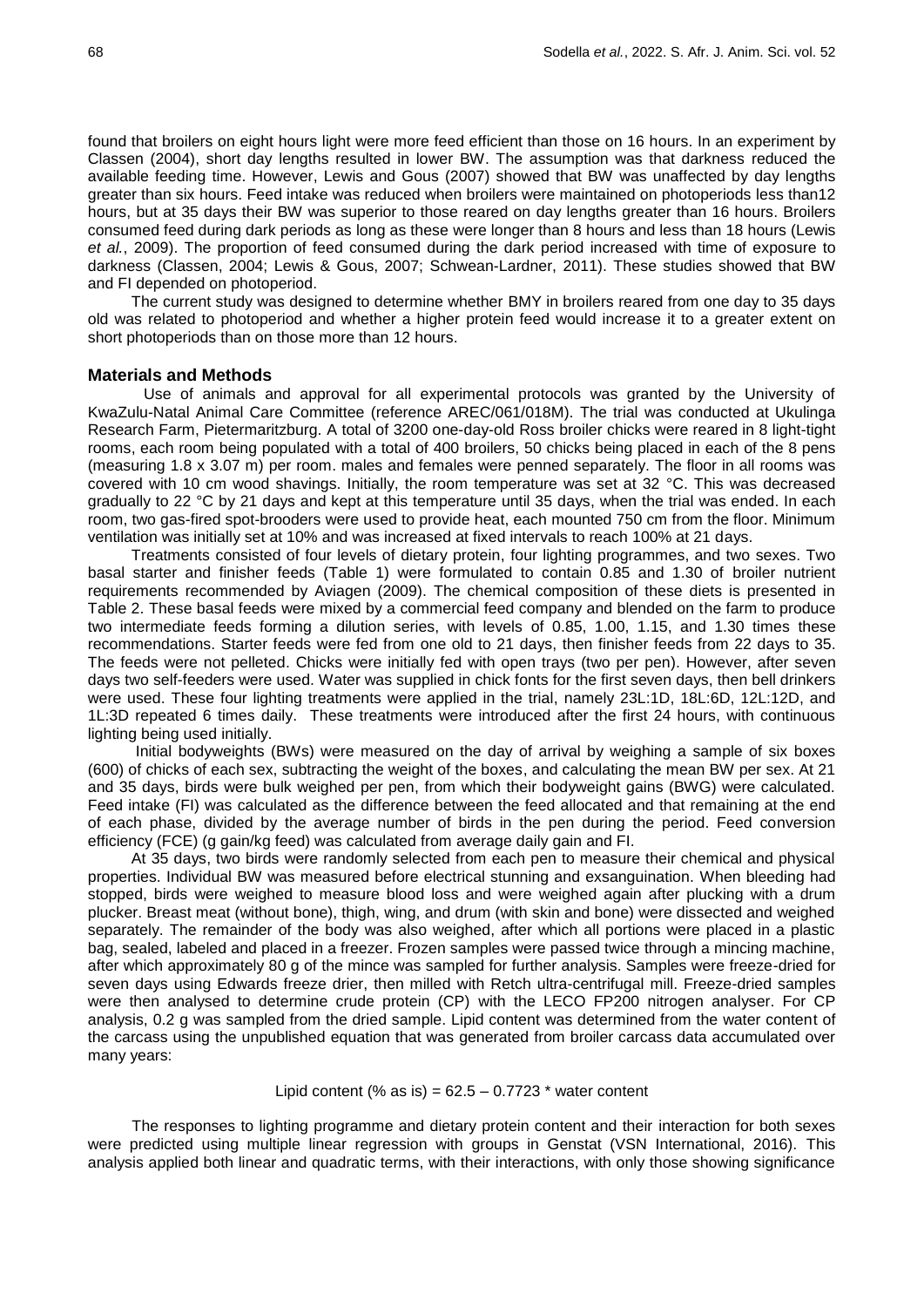(*P* <0.05) being used to describe the combined response. In addition, constant terms and regression coefficients were fitted for each sex to determine whether these differed significantly (*P* <0.05).

| Ingredients, g/kg     | HP starter  | LP starter | HP finisher | LP finisher |
|-----------------------|-------------|------------|-------------|-------------|
| Maize                 | 271         | 634        | 526         | 704         |
| Soybean full fat      | 360         | 50.0       | 250         | 202         |
| Soybean 48            | 290         | 212        | 151         | 56.2        |
| Fish meal 65          | 0           | 38.4       | 0           | $\mathbf 0$ |
| L-Iysine HCI          | 1.75        | 2.76       | 1.48        | 0.54        |
| DL methionine         | 2.75        | 1.70       | 2.26        | 0.82        |
| L_tryptophan          | $\mathbf 0$ | 0          | 34.3        | 0           |
| L-threonine           | 0.86        | 0.53       | 0.46        | $\mathbf 0$ |
| Vit+min premix        | 1.50        | 1.50       | 1.50        | 1.50        |
| Choline chloride 60%  | $\Omega$    | 1.07       | 0           | $\mathbf 0$ |
| Phytase 500           | 1.00        | 1.00       | 1.00        | 1.00        |
| Limestone             | 10.2        | 9.64       | 12.8        | 12.7        |
| Salt                  | 2.38        | 1.06       | 2.13        | 2.32        |
| Monocalcium phosphate | 14.3        | 11.5       | 14.5        | 16.6        |
| Sodium bicarbonate    | 3.71        | 4.65       | 2.10        | 1.95        |
| Oil: soya             | 40.0        | 30.0       | 0           | $\mathbf 0$ |

**Table 1** Composition of the high and low protein basal feeds to be fed to broiler chickens

LP: low protein, HP: hogh protein

| Table 2 Chemical composition (g/kg) of high and low protein basal feeds to be fed to broiler chickens |  |  |  |  |
|-------------------------------------------------------------------------------------------------------|--|--|--|--|
|-------------------------------------------------------------------------------------------------------|--|--|--|--|

|       |      |            | HP starter |              | LP finisher |       | HP finisher |  |
|-------|------|------------|------------|--------------|-------------|-------|-------------|--|
| Total | Dig  | Total      | Dig        | Total<br>Dig |             | Total | Dig         |  |
|       |      |            |            |              |             |       |             |  |
|       |      |            |            |              |             |       |             |  |
| 203   | 176  | 300        | 264        | 163          | 142         | 241   | 216         |  |
| 13.0  | 11.6 | 19.1       | 17.0       | 8.65         | 7.60        | 12.8  | 11.4        |  |
| 5.10  | 4.70 | 6.85       | 6.31       | 3.45         | 3.11        | 5.39  | 4.97        |  |
| 7.84  | 6.90 | 11.1       | 9.70       | 5.86         | 5.00        | 8.46  | 7.40        |  |
| 8.12  | 7.10 | 12.3       | 10.7       | 6.20         | 5.32        | 8.53  | 7.40        |  |
| 2.20  | 1.81 | 3.69       | 3.12       | 1.74         | 1.47        | 36.1  | 35.7        |  |
| 12.7  | 11.8 | 21.0       | 19.4       | 10.3         | 9.56        | 14.2  | 13.2        |  |
| 8.74  | 7.77 | 13.9       | 12.3       | 6.97         | 6.16        | 9.47  | 8.39        |  |
| 16.2  | 14.6 | 25.1       | 22.3       | 13.4         | 11.9        | 17.6  | 15.6        |  |
| 9.52  | 8.40 | 14.3       | 12.6       | 7.75         | 6.83        | 10.1  | 8.90        |  |
| 84.5  | 76.4 | 129        | 111        | 79.4         | 71.5        | 80.3  | 70.1        |  |
| 8.00  |      | 8.00       |            | 8.50         | 8.50        | 8.50  | 8.50        |  |
| 4.50  |      | 4.50       |            | 5.00         | 5.00        | 4.50  | 4.50        |  |
|       | 13.0 | LP starter | 13.0       |              | 13.0        |       | 13.0        |  |

HP: high protein, LP: low protein, Dig: digestible, AME: apparent metabolizable energy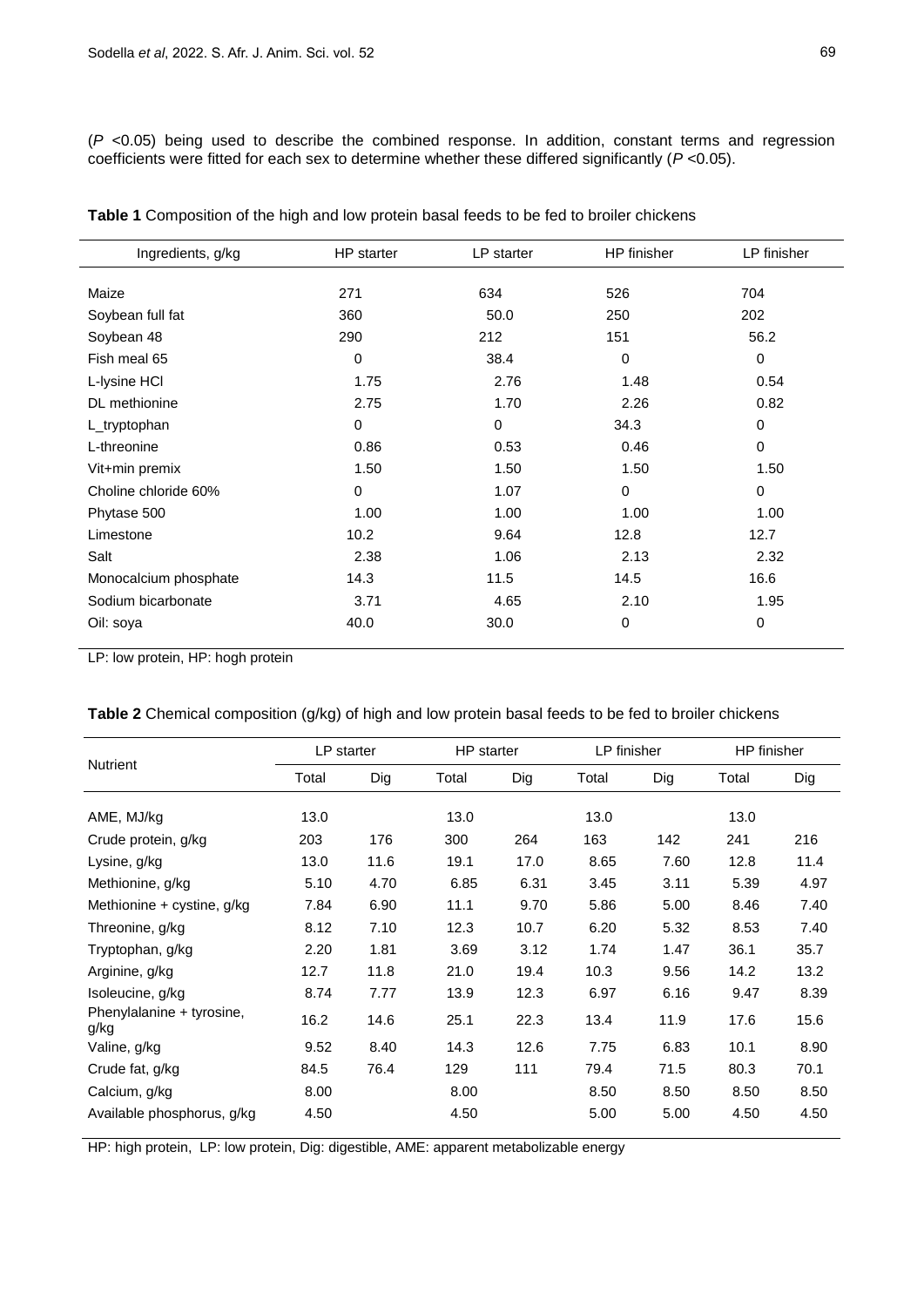### **Results and Discussion**

Mean BW, FI and FCE of sexed broilers subjected to four dietary protein levels and four lighting programmes are given in Table 3. There was no significant interaction between light and protein level for any of the three variables. The interaction term and non-significant second-order terms (*P* >0.05) were removed from the regression analysis and are not shown in the tables. Multiple regression coefficients relating these variables to the two treatments are given in Table 4. Bodyweight rose linearly as day length increased and curvilinearly to dietary protein content, with the lowest BW being on the lowest protein content. These terms were common to males and females. However, the constant term differed between the sexes, with males being heavier at 35 days than females. Feed intake responded curvilinearly to light, but dietary protein had no effect on this variable ( $t = 0.80$ ). Over all treatments, males consumed more feed than females, but the responses to light and protein were the same. The goodness of fit  $(R^2)$  was low (16.1%). Feed conversion efficiency declined curvilinearly as day length increased, and rose linearly with dietary protein content, with males and females exhibiting the same responses to light and protein, but with a higher overall FCE for males (higher constant term).

**Table 3** Mean bodyweight, feed intake and feed conversion efficiency of sexed broilers at 35 days old subjected to four dietary protein levels and four lighting programmes

|                       | Dietary protein content, relative to Aviagen recommendations |                                            |         |              |                |       |       |       |                 |
|-----------------------|--------------------------------------------------------------|--------------------------------------------|---------|--------------|----------------|-------|-------|-------|-----------------|
|                       | 0.85x                                                        |                                            | 1.00x   |              | 1.15x          |       | 1.30x |       | Lighting        |
|                       | Females                                                      | Males                                      | Females | <b>Males</b> | Females        | Males |       | Males | regime<br>means |
| Light, hours          |                                                              |                                            |         |              | Feed intake, g |       |       |       |                 |
| 6                     | 3350                                                         | 4016                                       | 4044    | 4422         | 3976           | 4295  | 3972  | 4037  | 4014            |
| 12                    | 4278                                                         | 4371                                       | 3826    | 4401         | 4181           | 4339  | 3975  | 4214  | 4198            |
| 18                    | 4415                                                         | 4446                                       | 4246    | 4716         | 4128           | 4564  | 4042  | 4523  | 4385            |
| 23                    | 4440                                                         | 3747                                       | 3772    | 3996         | 3837           | 4076  | 4029  | 4003  | 3988            |
| Sex x diet means      | 4121                                                         | 4145                                       | 3972    | 4384         | 4031           | 4319  | 4005  | 4194  |                 |
| Protein content means | 4133                                                         |                                            | 4178    |              | 4175           |       | 4099  |       |                 |
|                       |                                                              | Feed conversion efficiency, g gain/kg feed |         |              |                |       |       |       |                 |
| 6                     | 704                                                          | 666                                        | 654     | 637          | 680            | 708   | 678   | 734   | 683             |
| 12                    | 547                                                          | 610                                        | 646     | 641          | 609            | 670   | 634   | 673   | 629             |
| 18                    | 584                                                          | 648                                        | 637     | 627          | 655            | 666   | 637   | 660   | 639             |
| 23                    | 579                                                          | 721                                        | 701     | 738          | 711            | 785   | 673   | 751   | 707             |
| Sex x diet means      | 604                                                          | 661                                        | 659     | 661          | 664            | 707   | 655   | 705   |                 |
| Protein content means | 632                                                          |                                            |         | 660<br>685   |                |       | 680   |       |                 |
|                       |                                                              |                                            |         |              | Bodyweight, g  |       |       |       |                 |
| 6                     | 2384                                                         | 2714                                       | 2679    | 2853         | 2745           | 3082  | 2732  | 3001  | 2774            |
| 12                    | 2377                                                         | 2695                                       | 2503    | 2862         | 2585           | 2934  | 2559  | 2876  | 2674            |
| 18                    | 2614                                                         | 2921                                       | 2746    | 2995         | 2742           | 3078  | 2616  | 3027  | 2842            |
| 23                    | 2568                                                         | 2725                                       | 2662    | 2988         | 2750           | 3234  | 2731  | 3003  | 2833            |
| Sex x diet means      | 2486                                                         | 2764                                       | 2648    | 2925         | 2706           | 3082  | 2660  | 2977  |                 |
| Protein content means | 2625                                                         |                                            | 2786    |              | 2894           |       | 2818  |       |                 |

It was not expected that feed intakes would differ markedly between treatments, because broilers learn to feed in the dark on day lengths shorter than 18 hours (Lewis *et al.*, 2009) However, intake increased with day length up to 18 hours and then decreased on 23 hours light, which was reported by Lewis *et al.* (2009), but differed from other reports (Downs *et al.*, 2006; Lien *et al.*, 2007), where intake was highest on 23 hours light. Buyse and Decuypere (1988) found that birds on 6 hours intermittent lighting consumed about 80 % of the daily feed intake consumed by the controls on 23.5 hours light. In the present trial, weight gain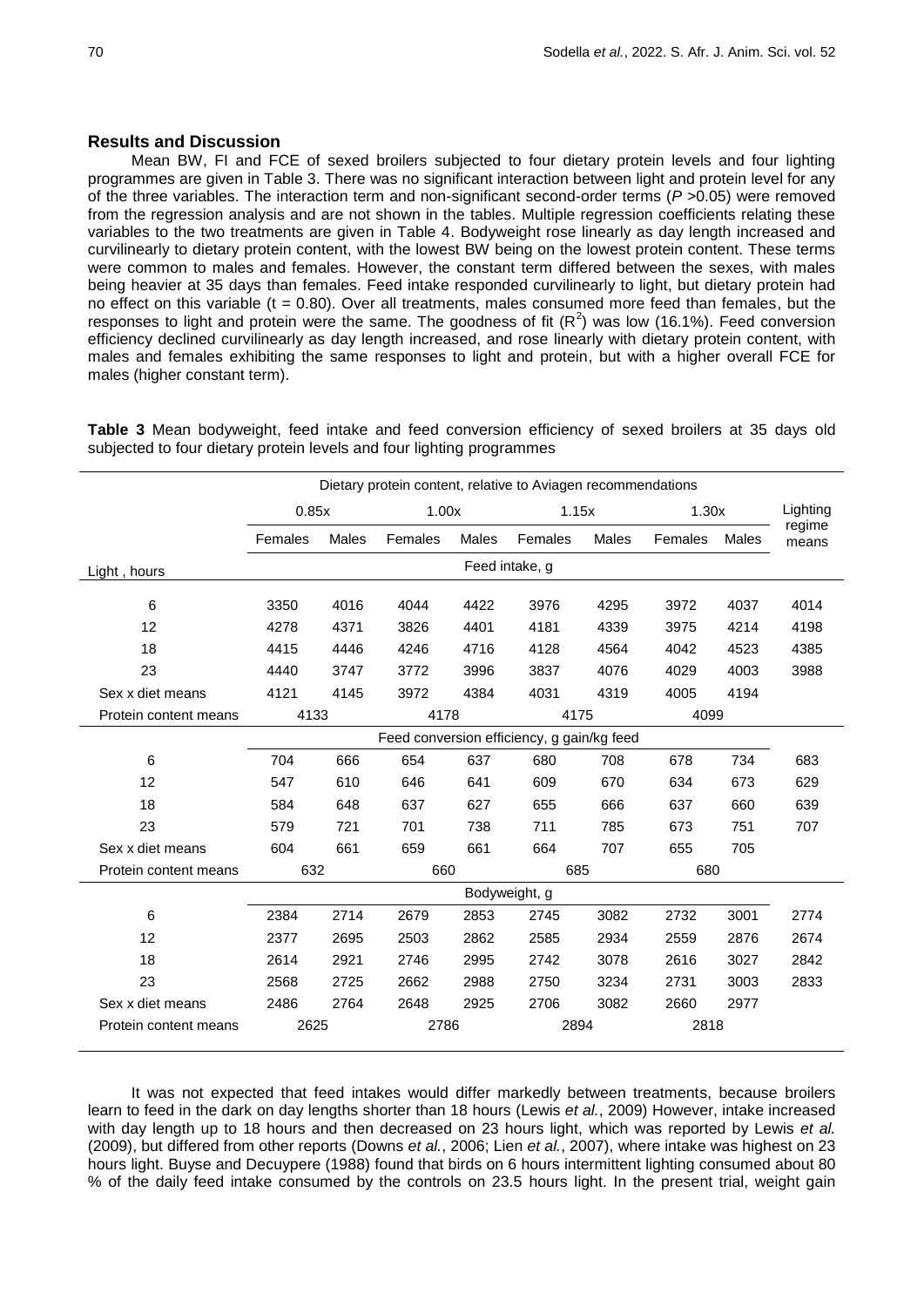increased linearly with the number of hours of light, with the highest gain on 23 hours light. In previous trials the gains were the same on all day lengths (Lewis *et a*l., 2009) or higher on 23 hours (Ingram *et al.*, 2000; Rodrigues & Choct, 2019). As a consequence of the higher gain and lower intake, broilers on 23 hours light had the highest FCE of all lighting treatments. These levels of performance were contrary to the results of Lewis & Gous (2007) and Lewis *et al*. (2009). However, Aviagen (2009) suggested that performance was optimized at day lengths between 17 and 20 hours of light.

An increase in dietary protein content resulted in rises in FI, bodyweight gain and FCE, with the performance on the highest protein content (1.3 times requirements) being the same as on the next lower (1.15) level. This asymptotic response was expected and had been demonstrated (Mlaba *et al*., 2015). But as in Mlaba *et al*. (2015) there was no interaction between lighting and dietary protein with the response in FCE being the same under all lighting regimes.

| Variable             | Estimate | <b>SE</b>    | <i>t</i> -statistic (59 df) | P-value |
|----------------------|----------|--------------|-----------------------------|---------|
| 35-day bodyweight, g |          | $R^2 = 61.3$ |                             |         |
| Constant             | $-928$   | 933          | $-0.99$                     | 0.320   |
| Light                | 6.02     | 2.89         | 2.08                        | 0.040   |
| Protein              | 61.2     | 17.7         | 3.47                        | $-.001$ |
| Protein x protein    | $-0.264$ | 0.082        | $-3.22$                     | 0.002   |
| Sex                  | 312      | 36.9         | 8.46                        | < 0.001 |
| Food intake, g       |          | $R^2$ = 16.1 |                             |         |
| Constant             | 3315     | 398          | 8.32                        | < 0.001 |
| Light                | 131      | 42.2         | 3.11                        | 0.003   |
| Light x light        | $-4.44$  | 1.44         | $-3.09$                     | 0.003   |
| Protein              | $-0.69$  | 2.71         | $-0.25$                     | 0.800   |
| Sex                  | 229      | 90.8         | 2.52                        | 0.015   |
| FCE, g gain/kg feed  |          | $R^2 = 42.6$ |                             |         |
| Constant             | 670      | 51.3         | 13.10                       | < 0.001 |
| Light                | $-27$    | 5.43         | $-4.96$                     | < 0.001 |
| Light x light        | 0.977    | 0.185        | 5.28                        | < 0.001 |
| Protein              | 1.123    | 0.349        | 3.22                        | 0.002   |
| Sex                  | 38       | 11.7         | 3.25                        | 0.002   |

**Table 4** Prediction equations relating 35-day bodyweight, food intake to 35 days, and feed conversion efficiency to hours of light, relative dietary protein contents and sex<sup>1</sup>

<sup>1</sup> Protein content was scaled relative to Aviagen (2009) recommendations; sex was coded as female = 0 and male = 1

The weights of physical parts of the broilers, anmely deboned breast, thigh, drum and wing are shown in Table 5. The multiple regression coefficients relating these weights to the two treatments are given in Table 6. No interaction between light and protein content was evident in any of these variables. Secondorder terms that were not significant ( $P > 0.05$ ) were dropped from the analysis, but all linear terms are given in the table, together with the effect of sex on the constant term, which in all cases was significant, with male weights being heavier than those from females. As with body weight, FI and feed conversion, the physical parts of the broiler responded to light and to dietary protein. Day length was related linearly to both BMY and drum weight, with these weights being numerically lower on the 12 hours light treatment. Thigh and wing weights were unaffected by the length of the photoperiod. The range of day lengths used in this trial was greater than that used by Mlaba *et al.* (2015) (18 hours as opposed to 11), yet the responses were similar, indicating that broilers respond in the same way to intermittent lighting and to constant day lengths. This refuted the suggestion that reduced energy expenditure and stress under intermittent lighting (Onbaşılar *et al.*, 2007) might improve BMY in broilers (Škrbić *et al.*, 2011; Yang *et al.*, 2015). Breast meat yield increased linearly with hours of light and curvilinearly with dietary protein content, whereas thigh weight increased linearly with both light and protein content. Drum weight increased linearly with dietary protein content, but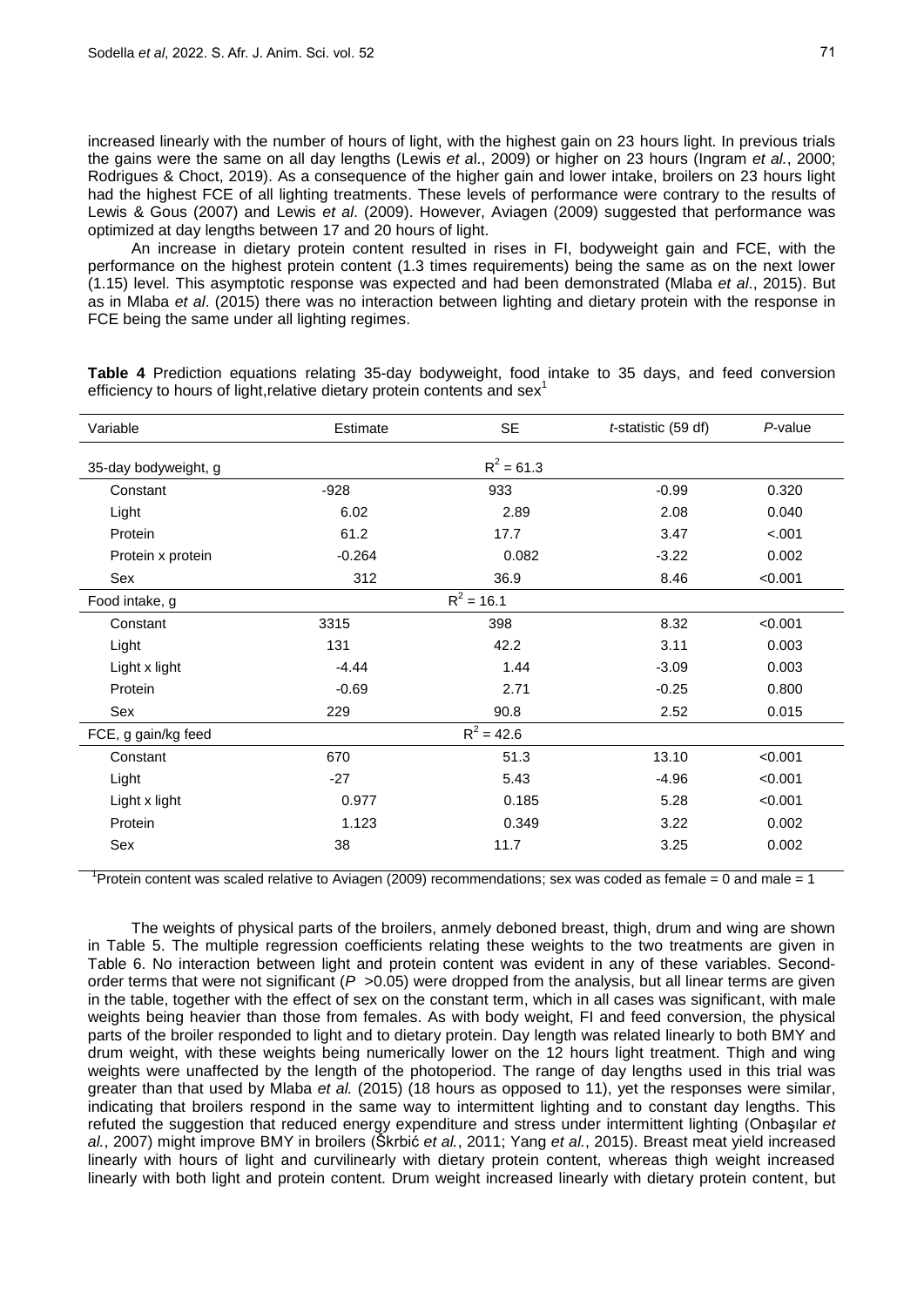was unaffected by an increase in the number of hours of light. Similarly, dietary protein content had a greater influence on wing weight than day length, although the linear response was not quite significant (*t* = 0.055).

**Table 5** Mean weights of deboned breast meat, thigh, drum and wing weights at 35 days in male and female broilers fed increasing dietary protein levels and raised under four lighting programmes

|                       |        | Dietary protein, relative to Aviagen recommendations |            |      |                        |                |            |            |                 |
|-----------------------|--------|------------------------------------------------------|------------|------|------------------------|----------------|------------|------------|-----------------|
|                       | 0.85x  |                                                      | 1.00x      |      |                        | 1.15x<br>1.30x |            |            | Lighting        |
|                       |        |                                                      |            |      | Deboned breast meat, g |                |            |            | regime<br>means |
| Light, hours          | Female | Male                                                 | Female     | Male | Female                 | Male           | Female     | Male       |                 |
| $\,6$                 | 433    |                                                      | 342        | 488  | 447                    | 492            |            |            | 452             |
| 12                    | 395    | 486<br>404                                           | 413        |      |                        | 454            | 453<br>425 | 476<br>488 | 439             |
|                       |        |                                                      |            | 495  | 437                    |                |            |            |                 |
| 18                    | 398    | 482                                                  | 447        | 467  | 470                    | 526            | 439        | 498        | 466             |
| 23                    | 429    | 433                                                  | 460        | 535  | 494                    | 563            | 436        | 502<br>491 | 481             |
| Sex x diet means      | 414    | 451                                                  | 415        | 496  | 462                    | 509            | 439        |            |                 |
| Protein content means | 432    |                                                      | 456        |      | 485                    |                | 465        |            |                 |
|                       |        |                                                      |            |      | Thigh, g               |                |            |            |                 |
| 6                     | 210    | 238                                                  | 216        | 240  | 210                    | 250            | 232        | 261        | 232             |
| 12                    | 212    | 252                                                  | 213        | 252  | 230                    | 254            | 218        | 308        | 242             |
| 18                    | 210    | 229                                                  | 233        | 273  | 215                    | 274            | 227        | 269        | 241             |
| 23                    | 200    | 251                                                  | 210        | 259  | 240                    | 242            | 227        | 229        | 232             |
| Sex x diet means      | 208    | 242                                                  | 218        | 256  | 224                    | 255            | 226        | 267        |                 |
| Protein content means | 225    |                                                      | 237<br>239 |      |                        |                | 246        |            |                 |
|                       |        |                                                      |            |      | Drum, g                |                |            |            |                 |
| $\,6\,$               | 145    | 193                                                  | 152        | 192  | 159                    | 204            | 186        | 192        | 174             |
| 12                    | 137    | 172                                                  | 150        | 187  | 164                    | 193            | 174        | 205        | 167             |
| 18                    | 142    | 186                                                  | 166        | 185  | 170                    | 200            | 170        | 208        | 175             |
| 23                    | 146    | 165                                                  | 160        | 196  | 173                    | 187            | 158        | 196        | 171             |
| Sex x diet means      | 143    | 179                                                  | 157        | 190  | 167                    | 196            | 172        | 200        |                 |
| Protein content means | 161    |                                                      | 173        |      | 181                    |                | 186        |            |                 |
|                       |        |                                                      |            |      | Wing, g                |                |            |            |                 |
| 6                     | 131    | 161                                                  | 135        | 156  | 137                    | 159            | 151        | 150        | 147             |
| 12                    | 129    | 144                                                  | 134        | 155  | 139                    | 150            | 140        | 160        | 142             |
| 18                    | 133    | 161                                                  | 146        | 154  | 138                    | 164            | 137        | 167        | 148             |
| 23                    | 140    | 147                                                  | 147        | 164  | 141                    | 164            | 134        | 157        | 148             |
| Sex x diet means      | 133    | 153                                                  | 141        | 157  | 139                    | 159            | 141        | 159        |                 |
| Protein content means | 133    |                                                      | 141        |      | 139                    |                | 141        |            |                 |
|                       |        |                                                      |            |      |                        |                |            |            |                 |

Broiler producers continually seek methods of improving profitability by increasing performance or by reducing the cost of production. The cost of electricity is such that considerable savings could be made by reducing the number of hours of light used in a broiler house, provided that performance was not affected adversely. Conventionally, a 23 L:1D programme was used in broiler houses on the assumption that birds required light to find the feeders and drinkers (Lewis & Morris, 2006). This changed with the European Union Council (2007) directive, enforceable from 30 June 2010, which stipulated that after seven days old broilers must be given a lighting regime that followed a 24-hour rhythm and had at least 6 hours total darkness, of which at least 4 hours must be uninterrupted. This led to a number of studies in which various day lengths were applied to ascertain their effect on the performance of commercial broilers. Among many trials, Lewis *et*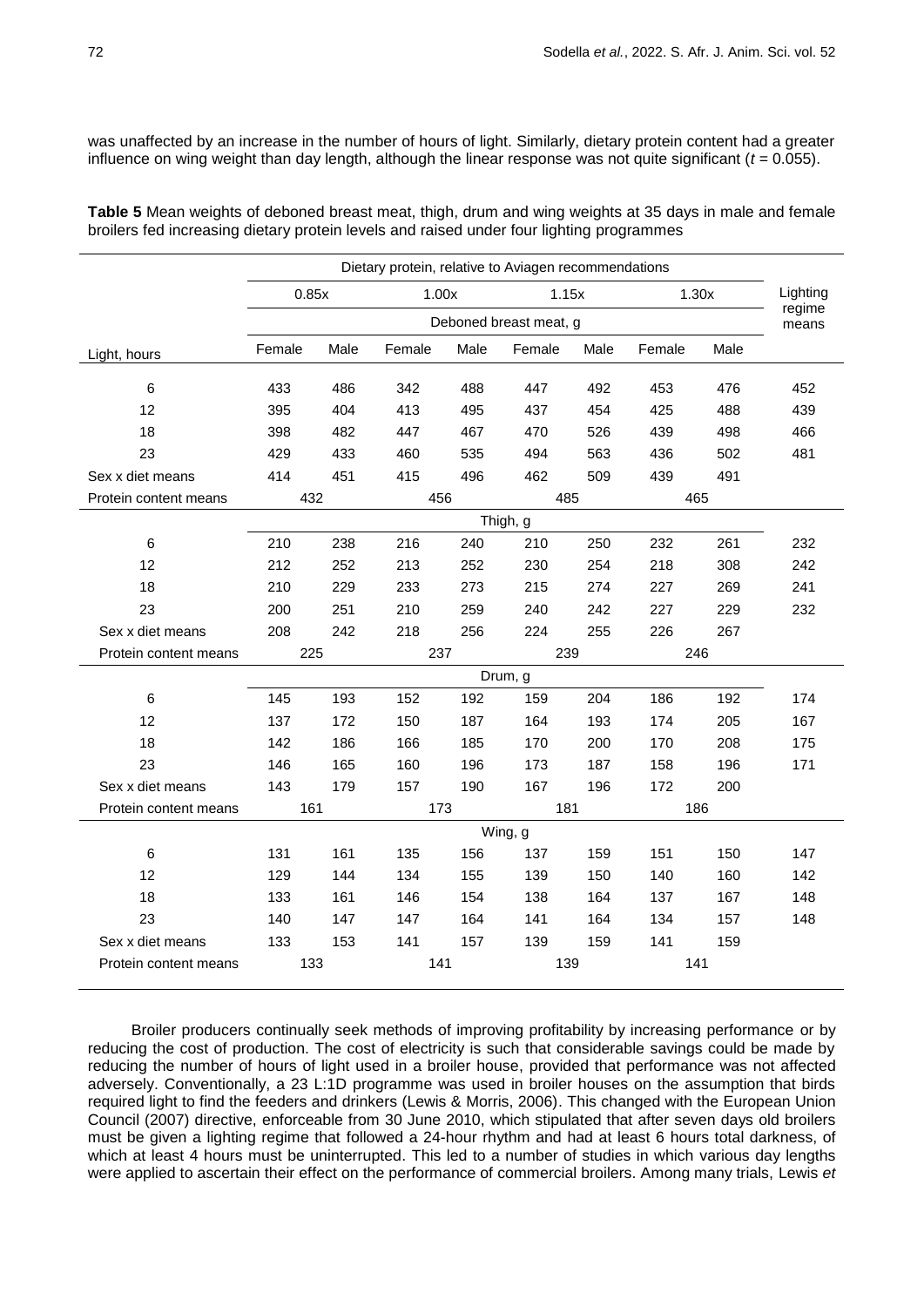*al.* (2009) demonstrated advantages in growth rate, feed efficiency, bone strength, and liveability when using 12-hour photoperiods, but this treatment reduced BMY significantly compared with a 23-hour lighting regime.

**Table 6** Prediction equations relating relating deboned breast meat, thigh, drum and wing weights of broilers at 35 days to hours of light. relative dietary protein content and sex<sup>1</sup>

| Variables          | Estimate | <b>SE</b>    | $t$ -statistic (61 df) | $P$ -value |
|--------------------|----------|--------------|------------------------|------------|
| <b>Breast meat</b> |          | $R^2 = 29.8$ |                        |            |
| Constant           | $-237$   | 232          | $-1.02$                | 0.308      |
| Light              | 1.99     | 0.719        | 2.76                   | 0.007      |
| Protein            | 11.3     | 4.39         | 2.58                   | 0.011      |
| Protein x protein  | $-0.049$ | 0.020        | $-2.39$                | 0.018      |
| Sex                | 54.4     | 9.17         | 5.93                   | < 0.001    |
| Thigh              |          | $R^2 = 43.0$ |                        |            |
| Constant           | 152      | 15.3         | 9.93                   | < 0.001    |
| Light              | 0.713    | 0.344        | 2.07                   | 0.040      |
| Protein            | 0.511    | 0.131        | 3.90                   | < 0.001    |
| Sex                | 39.1     | 4.39         | 8.90                   | < 0.001    |
| Drum               |          | $R^2 = 29.4$ |                        |            |
| Constant           | 102      | 12.5         | 8.1                    | < 0.001    |
| Light              | $-0.161$ | 0.283        | $-0.57$                | 0.569      |
| Protein            | 0.561    | 0.107        | 5.22                   | < 0.001    |
| Sex                | 31.9     | 3.60         | 8.84                   | < 0.001    |
| Wing               |          | $R^2 = 38.3$ |                        |            |
| Constant           | 121      | 7.56         | 16.05                  | < 0.001    |
| Light              | 0.218    | 0.170        | 1.28                   | 0.204      |
| Protein            | 0.126    | 0.065        | 1.94                   | 0.055      |
| Sex                | 19.0     | 2.17         | 8.74                   | < 0.001    |

<sup>1</sup> Protein content was scaled relative to Aviagen (2009) recommendations; sex was coded as female = 0 and male = 1

Breast meat yield is of paramount importance in broiler production. So it was deemed worthwhile to ascertain whether this problem could be overcome with higher dietary protein feed, since FI was lowered on a short day length, thus reducing the supply of dietary protein for body protein synthesis. Mlaba *et al.* (2015) confirmed the benefits of a 12-hour day length on performance, but did not improve BMY by feeding additional protein to broilers on 12 hours light. The current study was designed to determine whether BMY was related to photoperiod per se by introducing an intermittent lighting programme that provided just 6 hours light/day, and whether a higher protein feed would increase BMY to a greater extent on short photoperiods than on those longer than 12 hours. Because this was a response trial, in which the levels of the two factors were not independent, the trends or responses to the imposition of dietary protein level and day length were important, and not whether there were differences between treatment means (Morris, 1983; 1999).

Body water, protein and lipid contents (g/kg) of the sampled broilers at 35 days are given in Table 7. These three chemical components all responded linearly to dietary protein content, but not to the number of hours of light. There was no interaction between light and dietary protein content. Since the lipid contents were calculated from body water content, the lipid contents were affected in the same way as the water, except that the correlation was negative.

The following equations describe the response in body water (BW, g/kg), protein (BP, g/kg) and lipid (BL,  $g/kg$ ) to the relative protein content of the diet (DPC) and sex (female = 0, male = 1):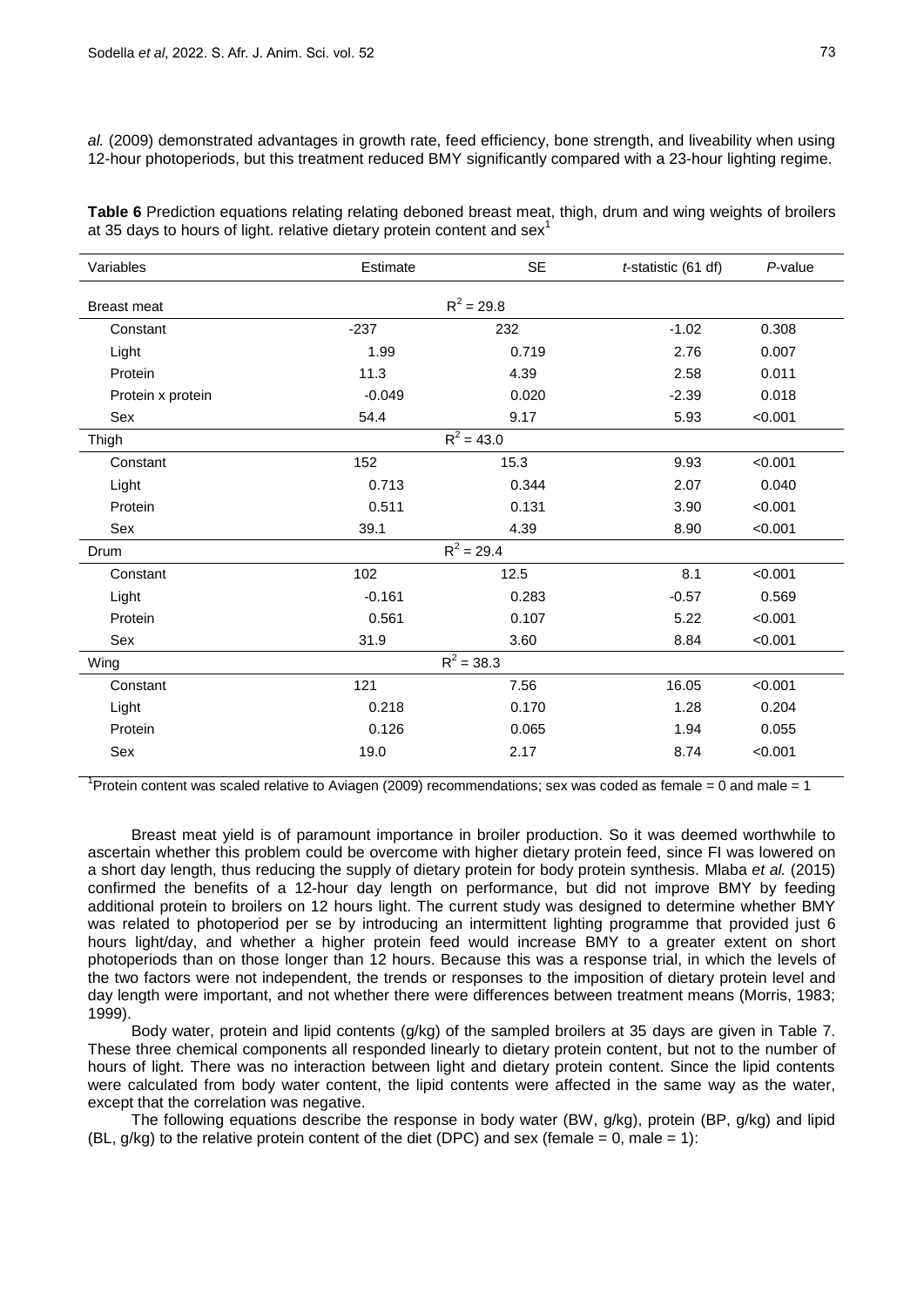| $BP = 148 (\pm 8.29) + 37.4 (\pm 7.64) \times DPC$             | $(R^2 = 10.8)$ |
|----------------------------------------------------------------|----------------|
| BW = 551 ( $\pm$ 7.89) + 50.6 ( $\pm$ 7.17) x DPC + 6.42 x sex | $(R^2 = 22.3)$ |
| $BL = 199 (\pm 6.09) - 38.9 (\pm 5.53)$ x DPC $- 4.92$ x sex   | $(R^2 = 22.2)$ |

|                                                                 |  |  |  |  | Table 7 Mean body water, lipid, and protein content (g/kg) of broiler chickens fed four levels of dietary |  |  |  |
|-----------------------------------------------------------------|--|--|--|--|-----------------------------------------------------------------------------------------------------------|--|--|--|
| protein and subjected to four lighting schedules to 35 days old |  |  |  |  |                                                                                                           |  |  |  |

|                       | Dietary protein content, relative to Aviagen recommendations |      |        |      |                  |      |        |                    |       |
|-----------------------|--------------------------------------------------------------|------|--------|------|------------------|------|--------|--------------------|-------|
|                       | 0.85x                                                        |      | 1.00x  |      | 1.15x            |      | 1.30x  | Lighting<br>regime |       |
|                       | Female                                                       | Male | Female | Male | Female           | Male | Female | Male               | means |
| Light, hours          |                                                              |      |        |      | Body water, g/kg |      |        |                    |       |
| $6\phantom{1}6$       | 601                                                          | 616  | 594    | 589  | 584              | 588  | 599    | 607                | 611   |
| 12                    | 603                                                          | 603  | 587    | 614  | 618              | 594  | 596    | 606                | 607   |
| 18                    | 619                                                          | 626  | 608    | 621  | 608              | 617  | 618    | 619                | 606   |
| 23                    | 601                                                          | 619  | 628    | 619  | 609              | 628  | 615    | 624                | 611   |
| Sex x diet means      | 595                                                          | 600  | 601    | 604  | 613              | 621  | 613    | 622                |       |
| Protein content means | 597                                                          |      | 603    |      | 617              |      | 618    |                    |       |
| Body protein          |                                                              |      |        |      |                  |      |        |                    |       |
| 6                     | 172                                                          | 179  | 188    | 173  | 192              | 175  | 172    | 178                | 187   |
| 12                    | 181                                                          | 197  | 187    | 185  | 179              | 183  | 198    | 188                | 188   |
| 18                    | 186                                                          | 190  | 194    | 192  | 188              | 188  | 181    | 204                | 188   |
| 23                    | 194                                                          | 197  | 199    | 189  | 207              | 191  | 186    | 205                | 189   |
| Sex x diet means      | 181                                                          | 176  | 186    | 188  | 187              | 194  | 197    | 196                |       |
| Protein content means | 179                                                          |      | 187    |      | 191              |      | 196    |                    |       |
| Body lipid            |                                                              |      |        |      |                  |      |        |                    |       |
| 6                     | 161                                                          | 150  | 166    | 170  | 174              | 171  | 162    | 156                | 153   |
| 12                    | 159                                                          | 159  | 172    | 151  | 147              | 167  | 165    | 157                | 156   |
| 18                    | 148                                                          | 142  | 156    | 145  | 155              | 149  | 148    | 147                | 157   |
| 23                    | 161                                                          | 147  | 140    | 147  | 155              | 140  | 150    | 143                | 154   |
| Sex x diet means      | 166                                                          | 162  | 161    | 158  | 152              | 146  | 151    | 144                |       |
| Protein content means | 164                                                          |      | 160    |      | 149              |      | 148    |                    |       |

Day length did not have any influence on the chemical composition of the broilers in this trial. This was contrary to reports by Apeldoorn *et al.* (1999), who used a 6-hour programme, and Yang *et al.* (2015), who used two intermittent lighting regimes (2L:2D and 4L:4D). In both cases fat content was low compared with the continuous lighting. Conversely, an intermittent programme of 1L:2D used by Ohtani & Leeson (2000) resulted in higher abdominal fat content compared with continuous lighting.

Dietary protein content had a greater effect on the growth of the physical parts than day length. Breast meat yield rose curvilinearly with an increase in protein content, whereas thigh, drum and wing weights all rose linearly, corresponding to increases in body protein and water contents. Danisman & Gous (2011; 2013) demonstrated that there were allometric relationships between the physical parts of the body and body protein content, with the weights of the physical parts increasing with body protein content. Because more lipid is deposited in the body on low protein feeds as opposed to high (Gous et al., 1990) the weights of the physical parts would be expected to increase on low protein feeds at a given body protein content, because of this increase in lipid content, thus increasing the constant term in the allometric regression. This was corroborated by Mlaba et al. (2009) because the body lipid content increased as dietary protein content decreased. This would account for the observation by Brickett *et al.* (2007) that birds fed low protein feeds had heavier wing and drum weights at 35 days as a result of the intramuscular fat that had been deposited.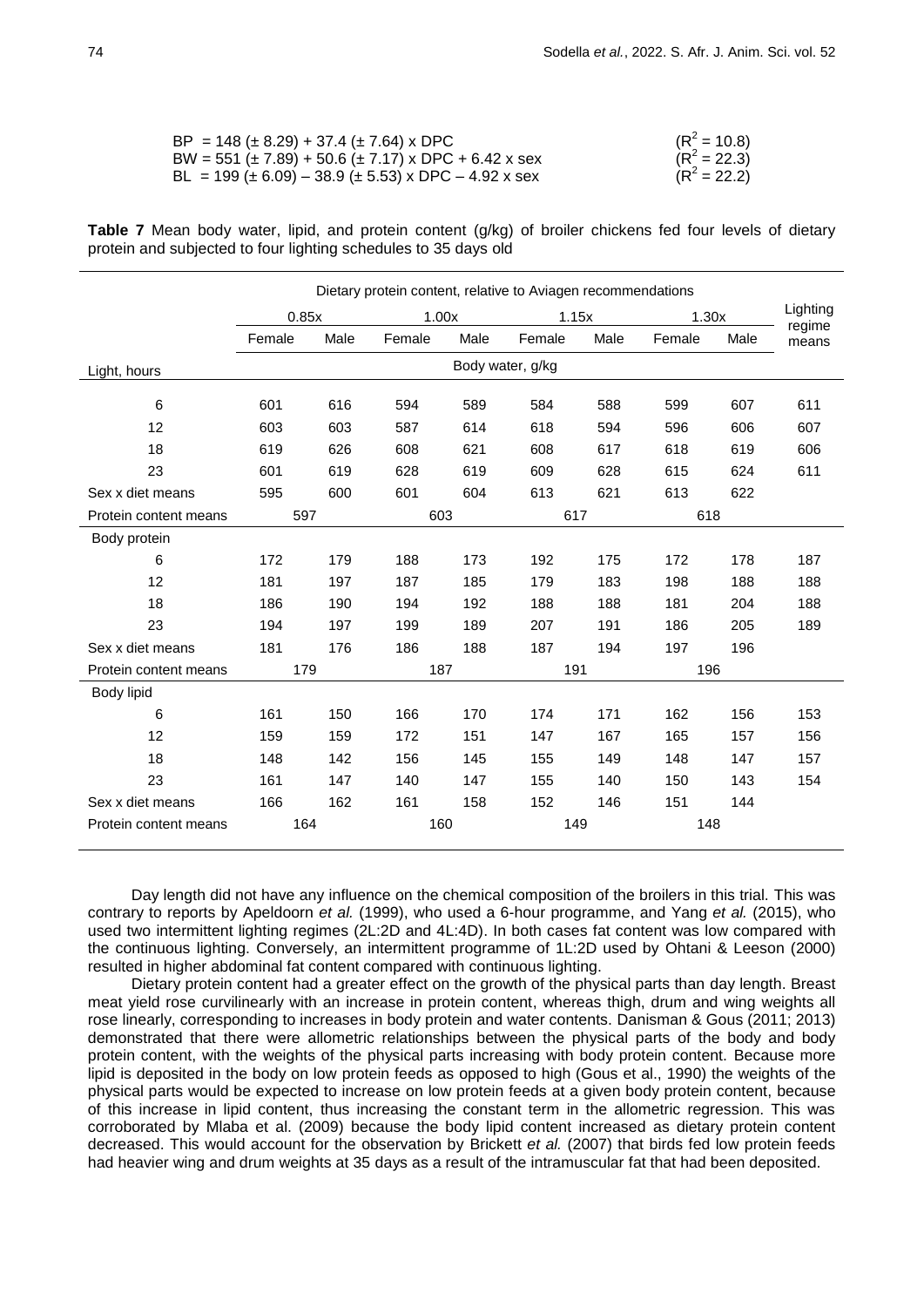### **Conclusion**

The responses in feed intake, weight gain, carcass composition and in the weights of the physical parts of the broiler were greater over the range of dietary protein level fed than from the range of constant day lengths imposed on the birds. There were no interactions between dietary protein and lighting programme in any of the variables. Although the birds consumed less food with 6 hours of light compared to those having light for 12 and 18 hours, birds on the regime providing 23 hours of light consumed the same amount of food but grew faster and had heavier breasts than broilers on the 6-hour intermittent lighting programme. The decreased breast meat yield in broilers given short day lengths was not the consequence of a shortage of dietary protein, and thus this hypothesis was rejected.

### **Acknowledgements**

The authors would like to express appreciation to the Moses Kotane Institute for financial support for the senior author, and to Ukulinga Research Farm senior technician Masefo Mokoma for ensuring that the trial was conducted successfully.

### **Authors' Contributions**

PS was responsible for conducting the experiment, data collection, analysis of results, and write up. ZR was responsible for supervising and editing the written paper, ensuring that the paper followed the guidelines. RG oversaw project planning and statistical analysis of the results and assisted in editing the paper.

### **Conflicts of Interest Declaration**

The authors state under confidence that there are no conflicts of interest with regard to the publication of the manuscript.

#### **References**

Apeldoorn, E., Schrama, J., Mashaly, M. & Parmentier, H., 1999. Effect of melatonin and lighting schedule on energy metabolism in broiler chickens. Poult. Sci. 78, 223-229. https://doi.org/10.1093/ps/78.2.223

Aviagen, 2009. Ross broiler management manual. Newbridge, Scotland, UK. www.aviagen.com. Pp 1-114.

- Brickett, K., Dahiya, J., Classen, H. & Gomis, S., 2007. Influence of dietary nutrient density, feed form, and lighting on growth and meat yield of broiler chickens. Poult Sci. 86, 2172-2181. https://doi.org/10.1093/ps/86.10.2172
- Buyse, J. & Decuypere, E., 1988. The influence of intermittent light on broiler performance and on patterns of food intake Leanness in domestic birds. In: B. Leclercq & C.C. Whitehead (eds).Leanness in domestic birds. Elsevier Ltd., Amsterdam. Pp. 133-134. https://doi.org/10.1016/B978-0-408-01036-8.50017-8
- Classen, H.L., 2004. Day length affects performance, health, and condemnations in broiler chickens. Proc. of the Austr. Poult. Sci. Symposium, 9-11 February 2004. Sydney, NSW, Australia.
- Danisman, R. & Gous, R.M., 2011. Effect of dietary protein on the allometric relationships between some carcass
- portions and body protein in three broiler strains. S. Afr. J. Anim. Sci. 41, 194-208. DOI: 10.4314/sajas.v41i3.2 Danisman, R. & Gous, R.M., 2013. Effect of dietary protein on performance of four broiler strains and on the allometric
- relationships between carcass portions and body protein. S. Afr. J. Anim. Sci. 43, 25-37.
- Downs, K., Lien, R., Hess, J., Bilgili, S. & Dozier III, W., 2006. The effects of photoperiod length, light intensity, and feed energy on growth responses and meat yield of broilers. J. Appl. Poult. Res. 15, 406-416. https://doi.org/10.1093/japr/15.3.406
- European Union, 2007. Council Directive 2007/43/EC. Minimum Rules for the Protection of Chickens Kept for Meat Production. Official J. Eur. Union L182, 50. 19-28.
- Fondevila, G., Archs, J.L., Cámara, L., de Juan, A.F. & Mateos, G.G., 2020. The length of the feed restriction period affects eating behavior, growth performance, and the development of the proximal part of the gastrointestinal tract of young broilers. Poultry Science 99(2), 1010-1018. https://doi.org/10.1016/j.psj.2019.10.011
- Gous, R.M., Emmans, G.C., Broadbent, L.A. & Fisher, C., 1990. Nutritional effects on the growth and fatness of broilers. Br. Poult. Sci. 31, 495-505.
- Ingram, D., Hattens III, L. & McPherson, B., 2000. Effects of light restriction on broiler performance and specific body structure measurements. J. Appl. Poult. Res. 9, 501-504. https://doi.org/10.1093/japr/9.4.501
- Lien, R.J., Hess, J.B., Mckee, S.R., Bilgili, S.F. & Townsend, J.C. 2007. Effect of light intensity and photoperiod on live performance, heterophil-to-lymphocyte ration, and processing yields of broilers. Poult. Sci. 86**,** 1287-1293.
- Lewis, P. & Gous, R., 2007. Broilers perform better on short or step-up photoperiods. S. Afr. J. Anim. Sci. 37, 90-96. DOI: 10.4314/sajas.v37i2.4032
- Lewis, P. & Morris, T., 2006. Poultry lighting the theory and practice. J. Anim. Sci. 144, 377-378. https://doi.org/10.1080/00071660903338452
- Lewis, P., Danisman, R. & Gous, R.M., 2009. Photoperiodic responses of broilers. I. Growth, feeding behaviour, breast meat yield, and testicular growth. Br. Poult. Sci. 50, 657-666. https://doi.org/10.1080/00071660903338452
- Mehaffey, J., Pradhan, S., Meullenet, J., Emmert, J., McKee, S. & Owens, C., 2006. Meat quality evaluation of minimally aged broiler breast fillets from five commercial genetic strains. Poult. Sci. 85, 902-908. https://doi.org/10.1093/ps/85.5.902
- Mlaba, P., Ciacciariello, M. & Gous, R.M., 2015. The effect of dietary protein on breast meat yield of broilers reared on different day lengths. S. Afr. J. Anim. Sci. 45, 39-48. https://doi.org/10.4314/sajas.v45i1.5